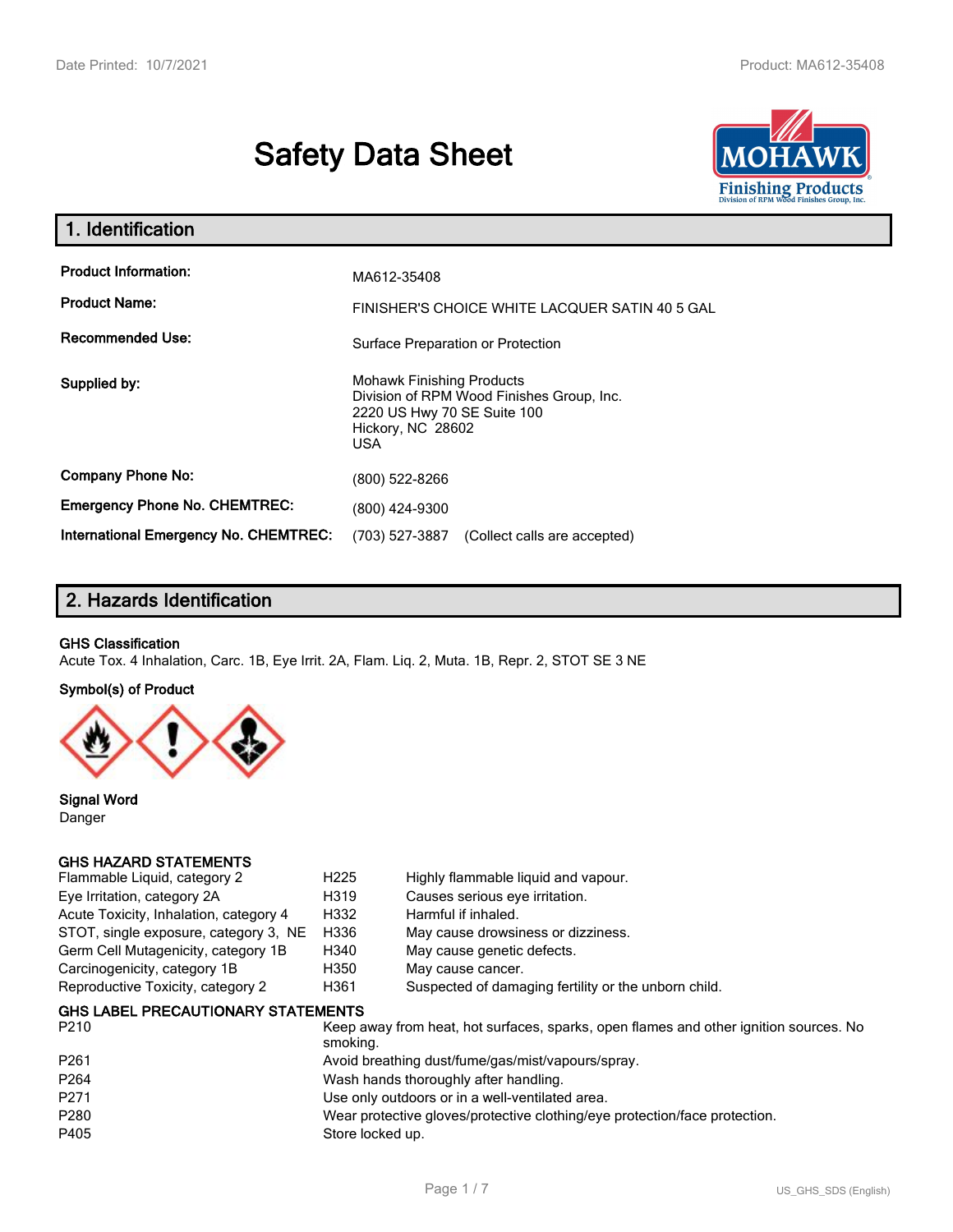| P303+P361+P353                          | IF ON SKIN (or hair): Take off immediately all contaminated clothing. Rinse skin with<br>water/shower.                              |
|-----------------------------------------|-------------------------------------------------------------------------------------------------------------------------------------|
| P305+P351+P338                          | IF IN EYES: Rinse cautiously with water for several minutes. Remove contact lenses, if<br>present and easy to do. Continue rinsing. |
| P403+P233                               | Store in a well-ventilated place. Keep container tightly closed.                                                                    |
| P <sub>201</sub>                        | Obtain special instructions before use.                                                                                             |
| P312                                    | Call a POISON CENTER or doctor/physician if you feel unwell.                                                                        |
| P304+P340                               | IF INHALED: Remove person to fresh air and keep comfortable for breathing.                                                          |
| P308+P313                               | IF exposed or concerned: Get medical advice/attention.                                                                              |
| P337+P313                               | If eye irritation persists: Get medical advice/attention.                                                                           |
| P403+P235                               | Store in a well-ventilated place. Keep cool.                                                                                        |
| <b>GHS SDS PRECAUTIONARY STATEMENTS</b> |                                                                                                                                     |
| P240                                    | Ground/bond container and receiving equipment.                                                                                      |
| P <sub>241</sub>                        | Use explosion-proof electrical/ventilating/lighting/equipment.                                                                      |
| P242                                    | Use only non-sparking tools.                                                                                                        |
| P243                                    | Take precautionary measures against static discharge.                                                                               |

## **3. Composition/Information on ingredients**

| <b>Chemical Name</b>                    | CAS-No.       | <u>Wt. %</u> | <b>GHS Symbols</b> | <b>GHS Statements</b> |
|-----------------------------------------|---------------|--------------|--------------------|-----------------------|
| acetone                                 | 67-64-1       | 40-55        | GHS02-GHS07        | H225-302-319-332-336  |
| titanium dioxide                        | 13463-67-7    | $10 - 25$    | GHS08              | H <sub>351</sub>      |
| cellulose nitrate, cellulose ester      | 9004-70-0     | $2.5 - 10$   | GHS01              | H <sub>201</sub>      |
| butyl cellosolve                        | 111-76-2      | $2.5 - 10$   | GHS06-GHS07        | H302-315-319-330      |
| n-butyl acetate                         | 123-86-4      | $1.0 - 2.5$  | GHS02-GHS07        | H <sub>226</sub> -336 |
| epoxidized soybean oil                  | 8013-07-8     | $1.0 - 2.5$  | GHS07              | H332                  |
| p-chlorobenzotrifluoride                | $98 - 56 - 6$ | $1.0 - 2.5$  | GHS08              | H <sub>351</sub>      |
| aromatic hydrocarbons                   | 64742-95-6    | $0.1 - 1.0$  | GHS06-GHS08        | H304-331-340-350      |
| ethylbenzene                            | 100-41-4      | $0.1 - 1.0$  | GHS02-GHS07-       | H225-304-332-373      |
|                                         |               |              | GHS08              |                       |
| 2-Ethyl-2-hydroxymethyl-1,3-propanediol | 77-99-6       | $0.1 - 1.0$  | GHS08              | H <sub>361</sub>      |
| ethanol                                 | 64-17-5       | $0.1 - 1.0$  | GHS02              | H <sub>225</sub>      |

The exact percentage (concentration) of ingredients is being withheld as a trade secret.

The text for GHS Hazard Statements shown above (if any) is given in the "Other information" Section.

## **4. First-aid Measures**



FIRST AID - EYE CONTACT: IF IN EYES: Rinse cautiously with water for several minutes. Remove contact lenses, if present and easy to do. Continue rinsing. If eye irritation persists: Get medical advice/attention.

FIRST AID - SKIN CONTACT: IF ON SKIN (or hair): Take off immediately all contaminated clothing. Rinse skin with water/shower.

FIRST AID - INGESTION: IF SWALLOWED: rinse mouth. Do NOT induce vomiting. IF exposed or if you feel unwell: Call a POISON CENTER or doctor/physician.

FIRST AID - INHALATION: IF INHALED: Remove person to fresh air and keep comfortable for breathing.

## **5. Fire-fighting Measures**

**SPECIAL FIREFIGHTING PROCEDURES:** Evacuate all persons from the fire area to a safe location. Move non-burning material, as feasible, to a safe location as soon as possible. Fire fighters should be protected from potential explosion hazards while extinguishing the fire. Wear self-contained breathing apparatus (SCBA) and full fire-fighting protective clothing. Thoroughly decontaminate all protective equipment after use. Containers of this material may build up pressure if exposed to heat (fire). Use water spray to cool fire-exposed containers. Use water spray to disperse vapors if a spill or leak has not ignited. DO NOT extinguish a fire resulting from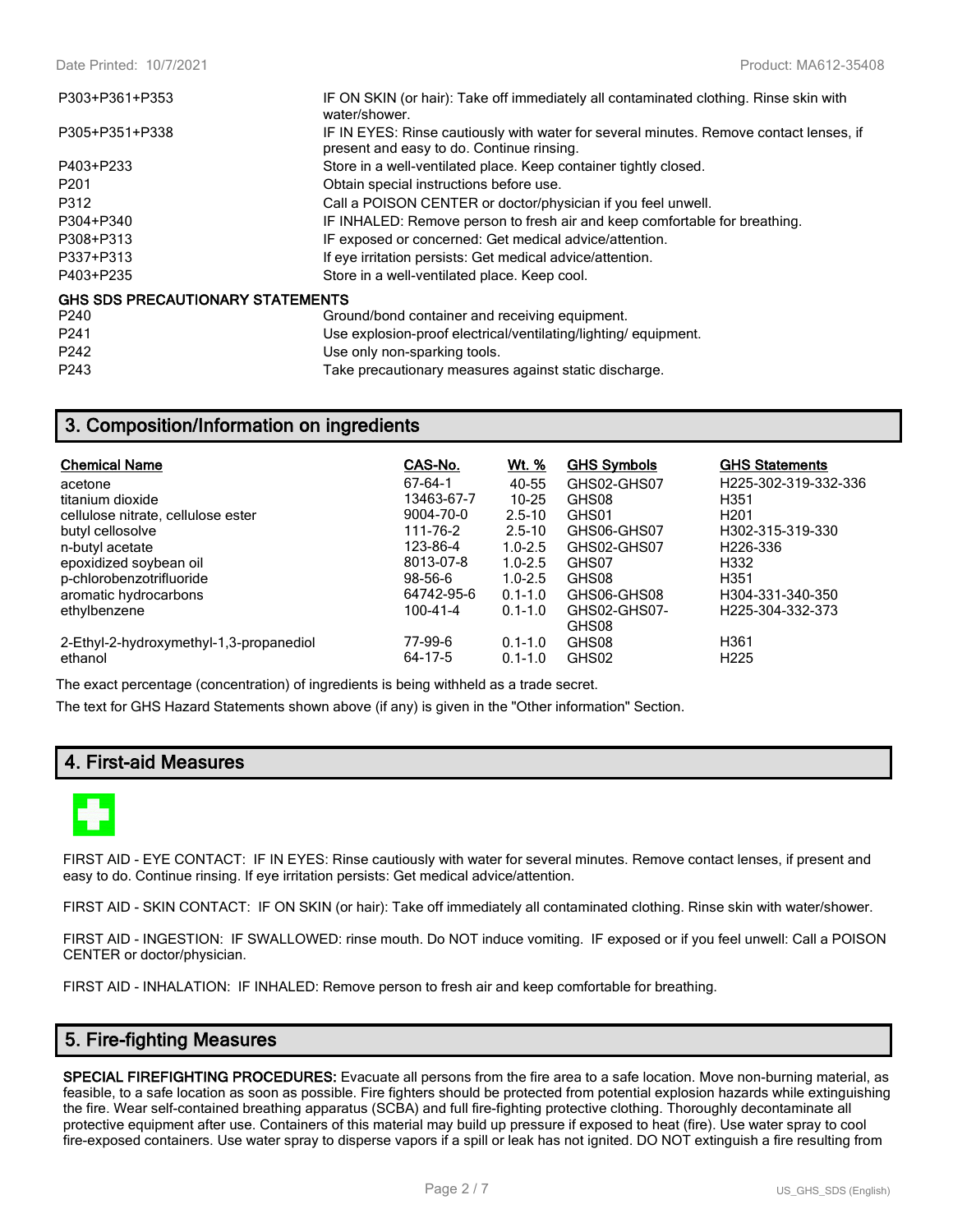the flow of flammable liquid until the flow of the liquid is effectively shut off. This precaution will help prevent the accumulation of an explosive vapor-air mixture after the initial fire is extinguished.

**FIREFIGHTING EQUIPMENT:** This is a NFPA/OSHA Class 1B or less flammable liquid. Follow NFPA30, Chapter 16 for fire protection and fire suppression. Use a dry chemical, carbon dioxide, or similar ABC fire extinguisher for incipeint fires. Water may be used to cool and prevent rupture of containers that are exposed to heat from fire.

## **6. Accidental Release Measures**

#### **ENVIRONMENTAL MEASURES:** No Information

**STEPS TO BE TAKEN IN CASE MATERIAL IS RELEASED OR SPILLED:** Follow personal protective equipment recommendations found in Section VIII. Personal protective equipment needs must be evaluated based on information provided on this sheet and the special circumstances created by the spill including; the material spilled, the quantity of the spill, the area in which the spill occurred, and the training and the expertise of employees in the area responding to the spill. Never exceed any occupational exposure limits. Shut off ignition sources; including electrical equipment and flames. Do not allow smoking in the area. Do not allow the spilled product to enter public drainage system or open waterways.

## **7. Handling and Storage**



**HANDLING:** Avoid inhalation and contact with eyes, skin, and clothing. Wash hands thoroughly after handling and before eating or drinking. In keeping with safe handling practices, avoid ignition sources (smoking, flames, pilot lights, electrical sparks); ground and bond containers when transferring the material to prevent static electricity sparks that could ignite vapor and use spark proof tools and explosion proof equipment. Empty containers may retain product residue or vapor. Do not pressurize, cut, weld, braze, solder, drill, grind, or expose container to heat, flame, sparks, static electricity, or other sources of ignition. Any of these actions can potentially cause an explosion that may lead to injury.

**STORAGE:** Keep containers closed when not in use. Store in cool well ventilated space away from incompatible materials.

## **8. Exposure Controls/Personal Protection**

| Ingredients with Occupational Exposure Limits |                      |                       |                     |                         |  |
|-----------------------------------------------|----------------------|-----------------------|---------------------|-------------------------|--|
| <b>Chemical Name</b>                          | <b>ACGIH TLV-TWA</b> | <b>ACGIH-TLV STEL</b> | <b>OSHA PEL-TWA</b> | <b>OSHA PEL-CEILING</b> |  |
| acetone                                       | $250$ ppm            | $500$ ppm             | $1000$ ppm          | N.D.                    |  |
| titanium dioxide                              | $10 \text{ mg/m}$    | N.D.                  | $15 \text{ mg/m}$   | N.D.                    |  |
| cellulose nitrate, cellulose ester            | N.D.                 | N.D.                  | N.D.                | N.D.                    |  |
| butyl cellosolve                              | 20 ppm               | N.D.                  | 50 ppm              | N.D.                    |  |
| n-butyl acetate                               | 50 ppm               | $150$ ppm             | $150$ ppm           | N.D.                    |  |
| epoxidized soybean oil                        | N.D.                 | N.D.                  | N.D.                | N.D.                    |  |
| p-chlorobenzotrifluoride                      | N.D.                 | N.D.                  | N.D.                | N.D.                    |  |
| aromatic hydrocarbons                         | N.D.                 | N.D.                  | N.D.                | N.D.                    |  |
| ethylbenzene                                  | 20 ppm               | N.D.                  | $100$ ppm           | N.D.                    |  |
| 2-Ethyl-2-hydroxymethyl-1,3-propanediol N.D.  |                      | N.D.                  | N.D.                | N.D.                    |  |
| ethanol                                       | N.D.                 | 1000 ppm              | $1000$ ppm          | N.D.                    |  |

**Further Advice: MEL = Maximum Exposure Limit OES = Occupational Exposure Standard SUP = Supplier's Recommendation Sk = Skin Sensitizer N.E. = Not Established N.D. = Not Determined**

#### **Personal Protection**



**RESPIRATORY PROTECTION:** Use adequate engineering controls and ventilation to keep levels below recommended or statutory exposure limits. If exposure levels exceed limits use appropriate approved respiratory protection equipment.

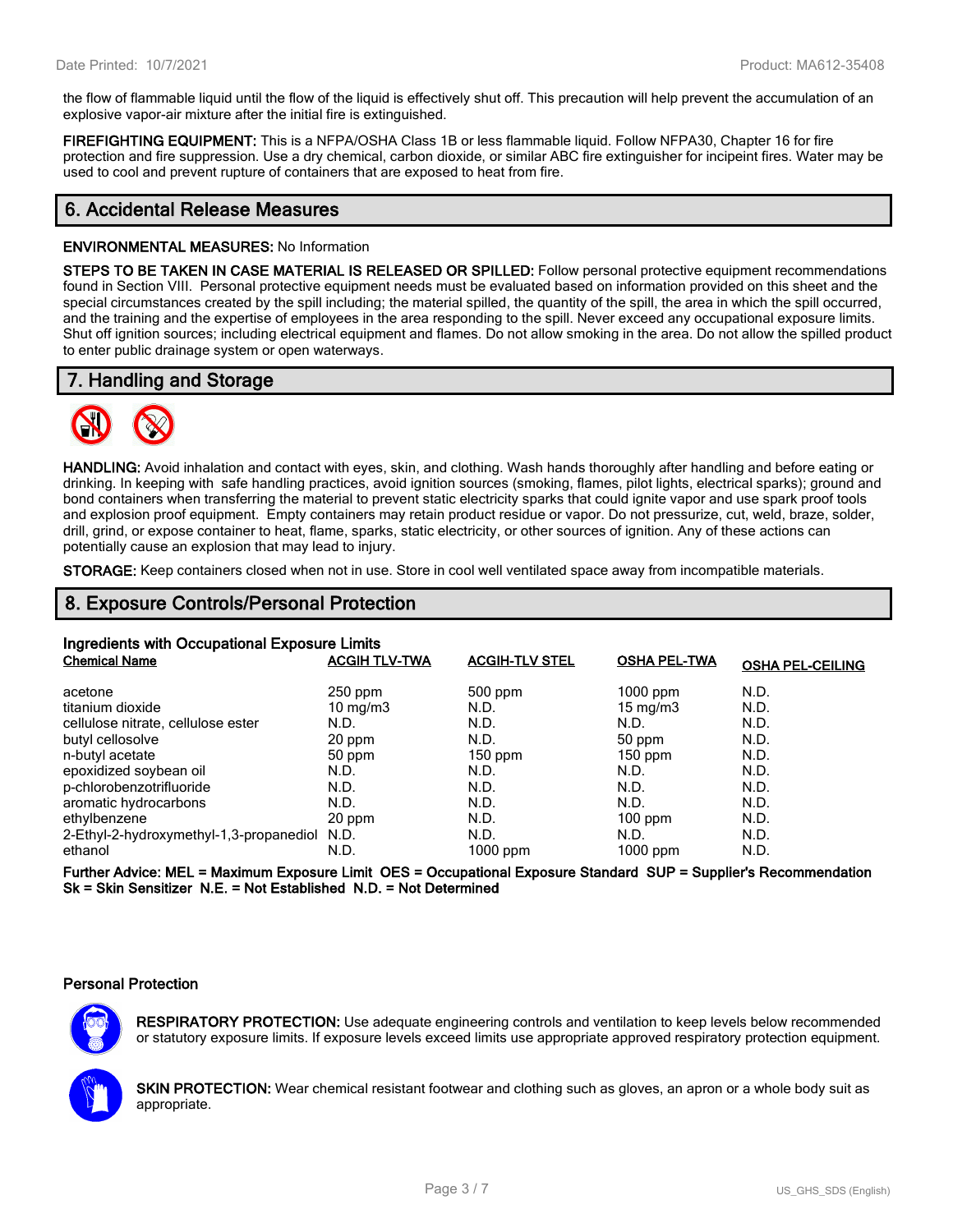

**EYE PROTECTION:** Wear chemical-resistant glasses and/or goggles and a face shield when eye and face contact is possible due to splashing or spraying of material.



**OTHER PROTECTIVE EQUIPMENT:** No Information



**HYGIENIC PRACTICES:** It is good practice to avoid contact with the product and/or its vapors, mists or dust by using appropriate protective measures. Wash thoroughly after handling and before eating or drinking.

# **9. Physical and Chemical Properties**

| Appearance:                    | Colored Liquid                   | <b>Physical State:</b>                      | <b>LIQUID</b>   |
|--------------------------------|----------------------------------|---------------------------------------------|-----------------|
| Odor:                          | <b>Strong Solvent</b>            | <b>Odor Threshold:</b>                      | Not determined  |
| Density, g/cm3:                | 0.996                            | pH:                                         | Not determined  |
| Freeze Point, °F:              | Not determined                   | Viscosity:                                  | Not determined  |
| <b>Solubility in Water:</b>    | Not determined                   | Partition Coefficient, n-octanol/<br>water: | Not determined  |
| Decomposition temperature, °F: | Not determined                   | <b>Explosive Limits, %:</b>                 | Not determined  |
| Boiling Range, °F:             | $>$ 100 °F                       | Flash Point, °F:                            | -4 $^{\circ}$ F |
| Combustibility:                | <b>Supports Combustion</b>       | Auto-Ignition Temperature, °F:              | Not determined  |
| <b>Evaporation Rate:</b>       | <b>Faster than Diethyl Ether</b> | Vapor Pressure, mmHg:                       | Not determined  |
| <b>Vapor Density:</b>          | Not determined                   |                                             |                 |
| $N.I. = No Information$        |                                  |                                             |                 |

## **10. Stability and reactivity**

**STABILITY:** Stable under normal conditions.

**CONDITIONS TO AVOID:** Heat, flames and sparks.

**INCOMPATIBILITY:** Acids, Bases, Oxidizing agents

**HAZARDOUS DECOMPOSITION PRODUCTS:** Not determined.

## **11. Toxicological information**

**Practical Experiences**

**EMERGENCY OVERVIEW:** No Information **EFFECT OF OVEREXPOSURE - EYE CONTACT:** No Information **EFFECT OF OVEREXPOSURE - INGESTION:** No Information **EFFECT OF OVEREXPOSURE - INHALATION:** No Information **EFFECT OF OVEREXPOSURE - SKIN CONTACT:** No Information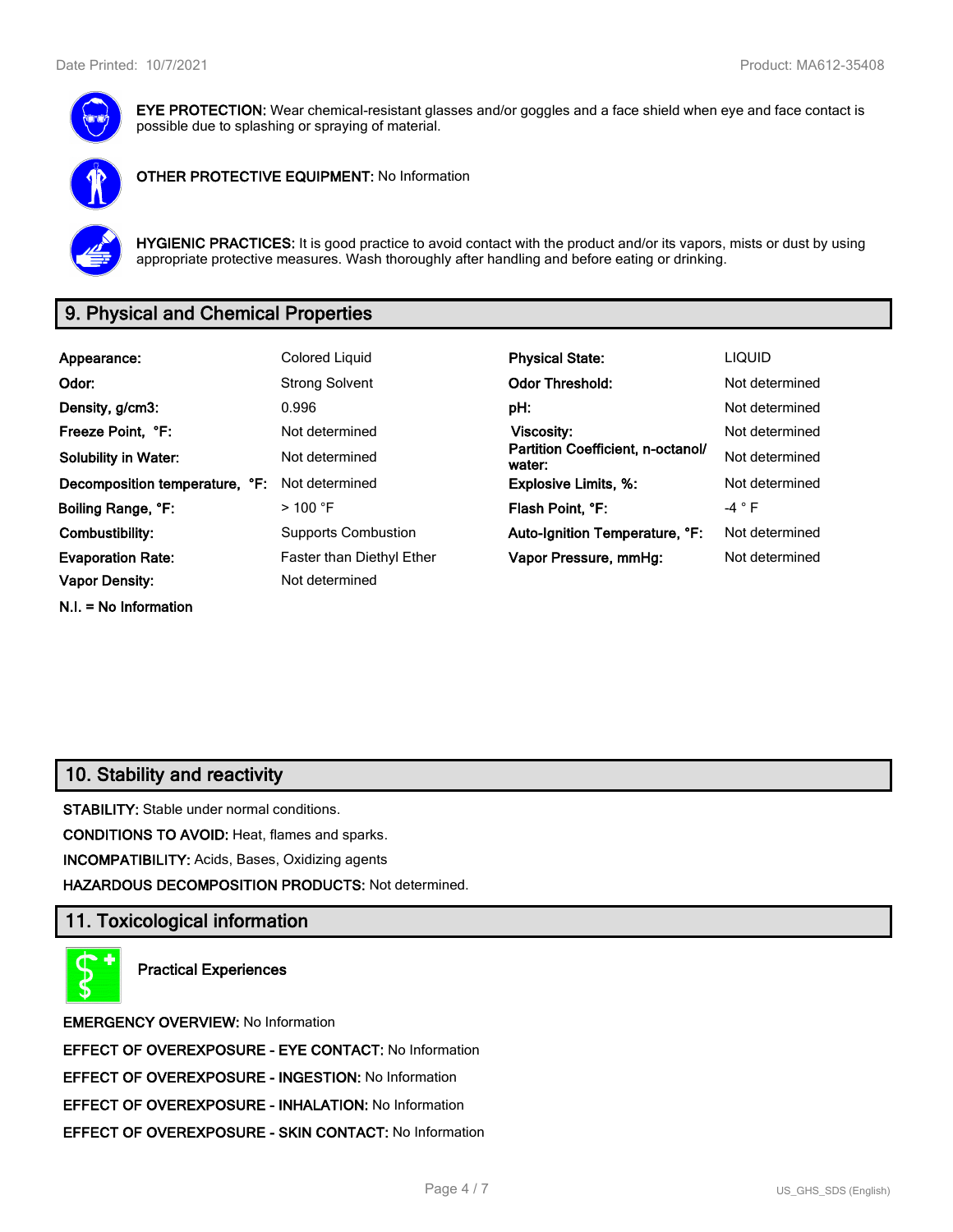#### **CARCINOGENICITY:** May cause cancer.

This product contains Titanium Dioxide, which is listed by IARC as possibly carcinogenic to humans (Group 2B). This listing is based on inadequate evidence of carcinogenicity in humans and sufficient evidence in experimental animals. This classification is relevant when exposed to titanium dioxide in dust or powder form only, including cured product that is subject to sanding, grinding, cutting, or other surface preparation activities.

#### **PRIMARY ROUTE(S) OF ENTRY:**

#### **Eye Contact, Skin Contact, Inhalation**

#### **Acute Toxicity Values The acute effects of this product have not been tested. Data on individual components are tabulated below**

| CAS-No.<br>67-64-1 | <b>Chemical Name</b><br>acetone         | Oral LD50<br>1800 mg/kg Rat | Dermal LD50<br>20000 mg/kg Rabbit | <u>Vapor LC50</u><br>50.1 mg/L Rat |
|--------------------|-----------------------------------------|-----------------------------|-----------------------------------|------------------------------------|
| 13463-67-7         | titanium dioxide                        | >10000 mg/kg Rat            | $>10000$ mg/kg Rabbit $>20$ mg/l  |                                    |
| 9004-70-0          | cellulose nitrate, cellulose ester      | >5000 mg/kg Rat             | >5000 mg/kg                       | $>20$ mg/l                         |
| 111-76-2           | butyl cellosolve                        | 470 mg/kg Rat               | >2000 mg/kg Rabbit                | $>4.9$ ma/l                        |
| 123-86-4           | n-butyl acetate                         | 14130 mg/kg Rat             | >17600 mg/kg Rabbit 23.4 mg/l Rat |                                    |
| 8013-07-8          | epoxidized soybean oil                  | 21000 mg/kg Rat             | >19600 mg/kg Rabbit >20.1         |                                    |
| $98 - 56 - 6$      | p-chlorobenzotrifluoride                | 13000 mg/kg Rat             | >2683 mg/kg Rabbit                | 33 mg/L Rat                        |
| 64742-95-6         | aromatic hydrocarbons                   | 14000 mg/kg Rat             | >2000 mg/kg Rabbit                | >4.96 mg/l Rat                     |
| 100-41-4           | ethylbenzene                            | 3500 mg/kg Rat              | 15400 mg/kg Rabbit                | 17.2 mg/L Rat                      |
| 77-99-6            | 2-Ethyl-2-hydroxymethyl-1,3-propanediol | 14100 mg/kg Rat             | >10,000 mg/kg Rabbit N.I.         |                                    |
| 64-17-5            | ethanol                                 | 7060 mg/kg Rat              | 15,800 mg/kg                      | 124.7 mg/L Rat                     |

#### **N.I. = No Information**

## **12. Ecological information**

**ECOLOGICAL INFORMATION:** Ecological evaluation of this material has not been performed; however, do not allow the product to be released to the environment without governmental approval/permits.

## **13. Disposal Information**



## **Product**

**DISPOSAL METHOD:** Waste from this material may be a listed and/or characteristic hazardous waste. Dispose of material, contaminated absorbent, container and unused contents in accordance with local, state, and federal regulations.

**STEPS TO BE TAKEN IN CASE MATERIAL IS RELEASED OR SPILLED:** Follow personal protective equipment recommendations found in Section VIII. Personal protective equipment needs must be evaluated based on information provided on this sheet and the special circumstances created by the spill including; the material spilled, the quantity of the spill, the area in which the spill occurred, and the training and the expertise of employees in the area responding to the spill. Never exceed any occupational exposure limits. Shut off ignition sources; including electrical equipment and flames. Do not allow smoking in the area. Do not allow the spilled product to enter public drainage system or open waterways.

## **14. Transport Information**

#### **SPECIAL TRANSPORT PRECAUTIONS:** No Information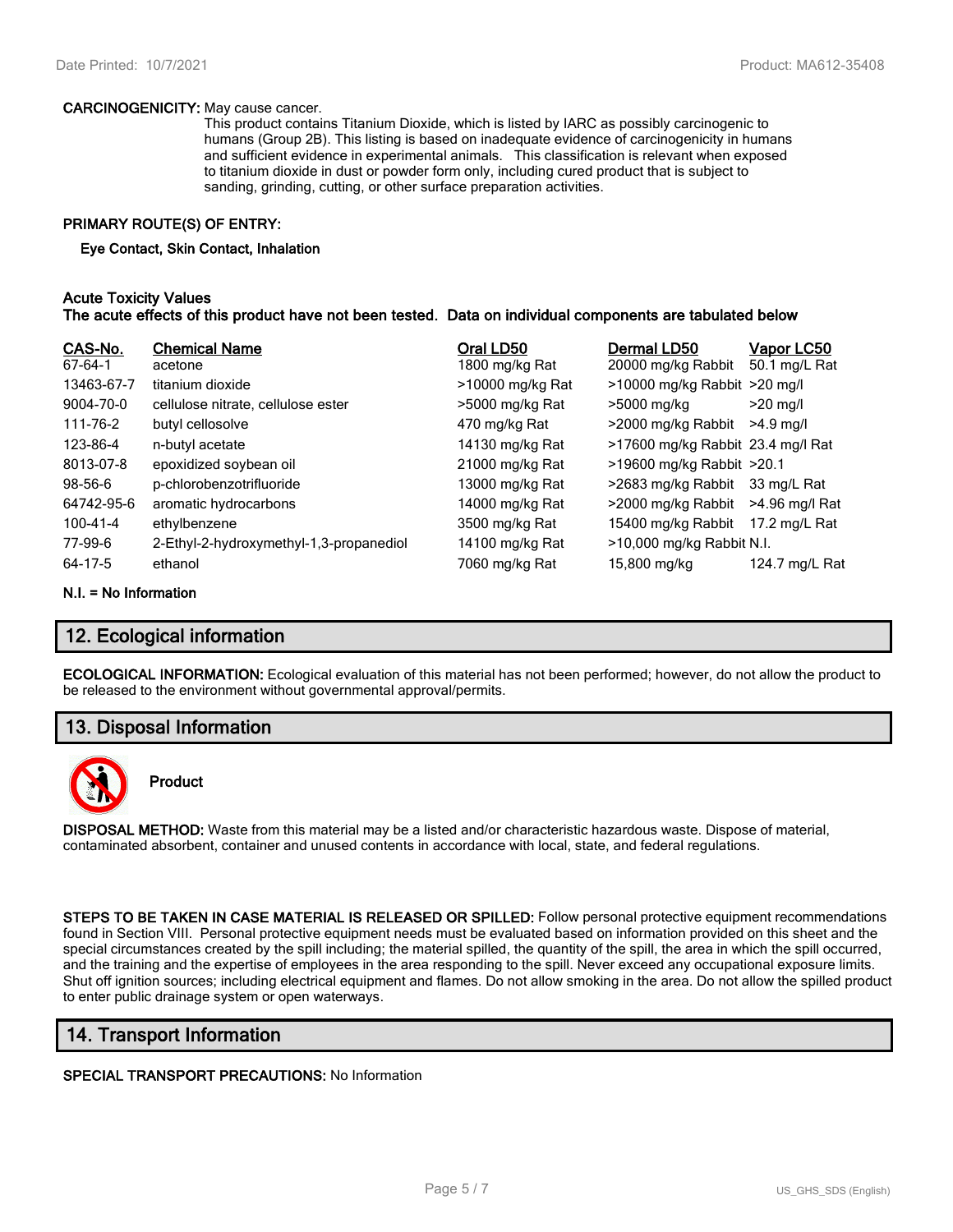**DOT:** UN1263, PAINT, 3, II **IATA:** UN1263, PAINT, 3, II **IMDG:** UN1263, PAINT, 3, II

## **15. Regulatory Information**

## **U.S. Federal Regulations:**

#### **CERCLA - SARA Hazard Category**

This product has been reviewed according to the EPA 'Hazard Categories' promulgated under Sections 311 and 312 of the Superfund Amendment and Reauthorization Act of 1986 (SARA Title III) and is considered, under applicable definitions, to meet the following categories:

Fire Hazard, Acute Health Hazard, Chronic Health Hazard

#### **SARA SECTION 313**

This product contains the following substances subject to the reporting requirements of Section 313 of Title III of the Superfund Amendment and Reauthorization Act of 1986 and 40 CFR part 372:

No Sara 313 components exist in this product.

#### **TOXIC SUBSTANCES CONTROL ACT**

This product contains the following chemical substances subject to the reporting requirements of TSCA 12(B) if exported from the United States:

| <b>Chemical Name</b>         | CAS-No.   |
|------------------------------|-----------|
| p-chlorobenzotrifluoride     | $98-56-6$ |
| octamethylcyclotetrasiloxane | 556-67-2  |
| acetaldehyde                 | 75-07-0   |

# **U.S. State Regulations:**

#### **CALIFORNIA PROPOSITION 65**

WARNING: Cancer and Reproductive Harm - www.P65Warnings.ca.gov.

Titanium Dioxide, Cancer, 11.2302% Propylidynetrimethanol, Reproductive Harm, 0.1195%

# **16. Other Information**

| <b>Revision Date:</b><br>10/7/2021 |                                     |                                                                               |     | <b>Supersedes Date:</b> |  |                             | 8/25/2021 |
|------------------------------------|-------------------------------------|-------------------------------------------------------------------------------|-----|-------------------------|--|-----------------------------|-----------|
| <b>Reason for revision:</b>        |                                     | <b>Revision Description Changed</b>                                           |     |                         |  |                             |           |
|                                    | Datasheet produced by:              | <b>Regulatory Department</b>                                                  |     |                         |  |                             |           |
| <b>HMIS Ratings:</b>               |                                     |                                                                               |     |                         |  |                             |           |
| Health:                            | ົ                                   | Flammability:                                                                 | 3   | <b>Reactivity:</b>      |  | <b>Personal Protection:</b> | х         |
|                                    | Volatile Organic Compounds, gr/ltr: |                                                                               | 268 |                         |  |                             |           |
|                                    |                                     | Text for GHS Hazard Statements shown in Section 3 describing each ingredient: |     |                         |  |                             |           |
| H <sub>201</sub>                   |                                     | <undefined></undefined>                                                       |     |                         |  |                             |           |